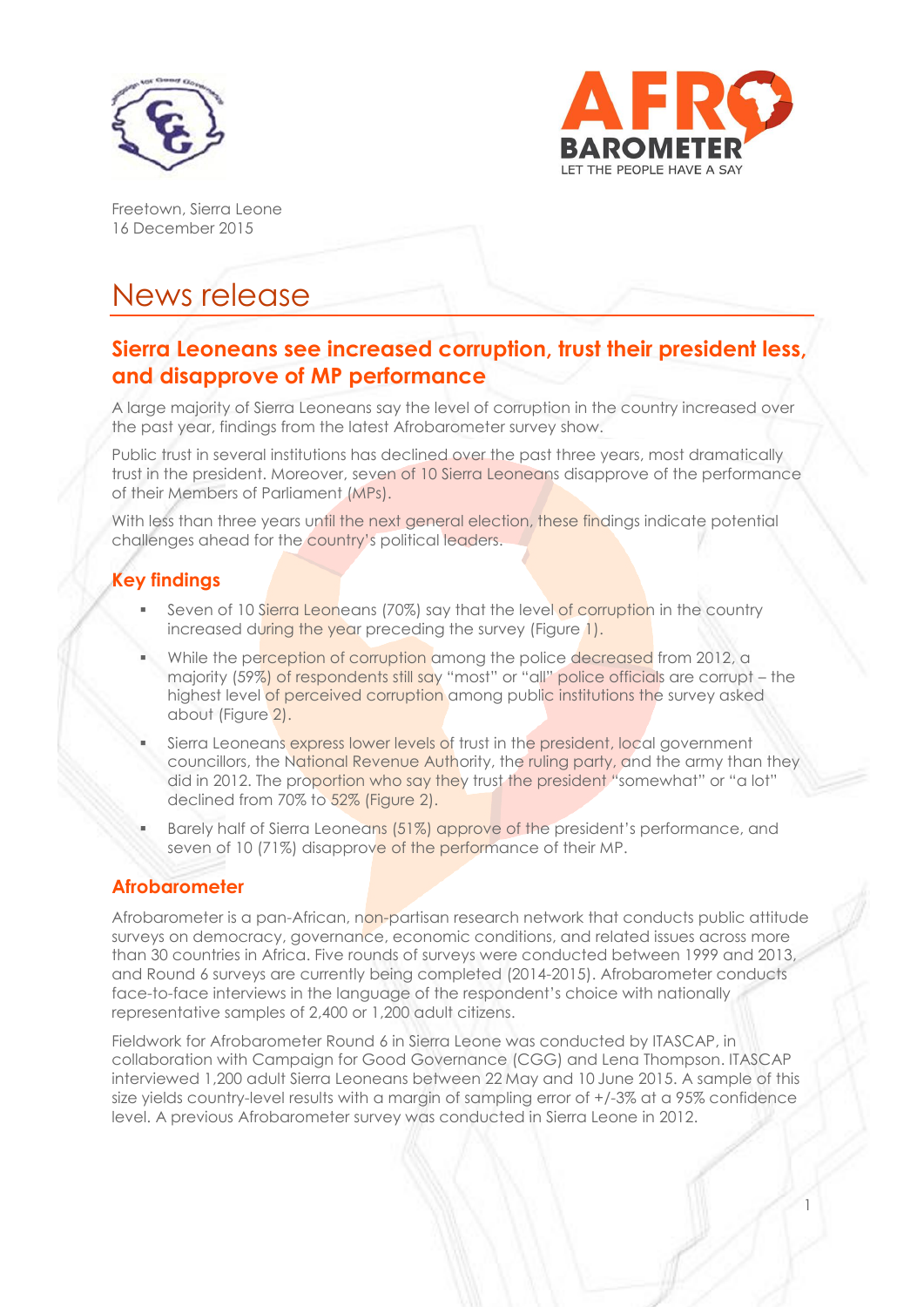

## **Charts**





**Respondents were asked:** *Over the past year, has the level of corruption in this country increased, decreased, or stayed the same?*





**Respondents were asked:** *How many of the following people do you think are involved in corruption, or haven't you heard enough about them to say: Police?*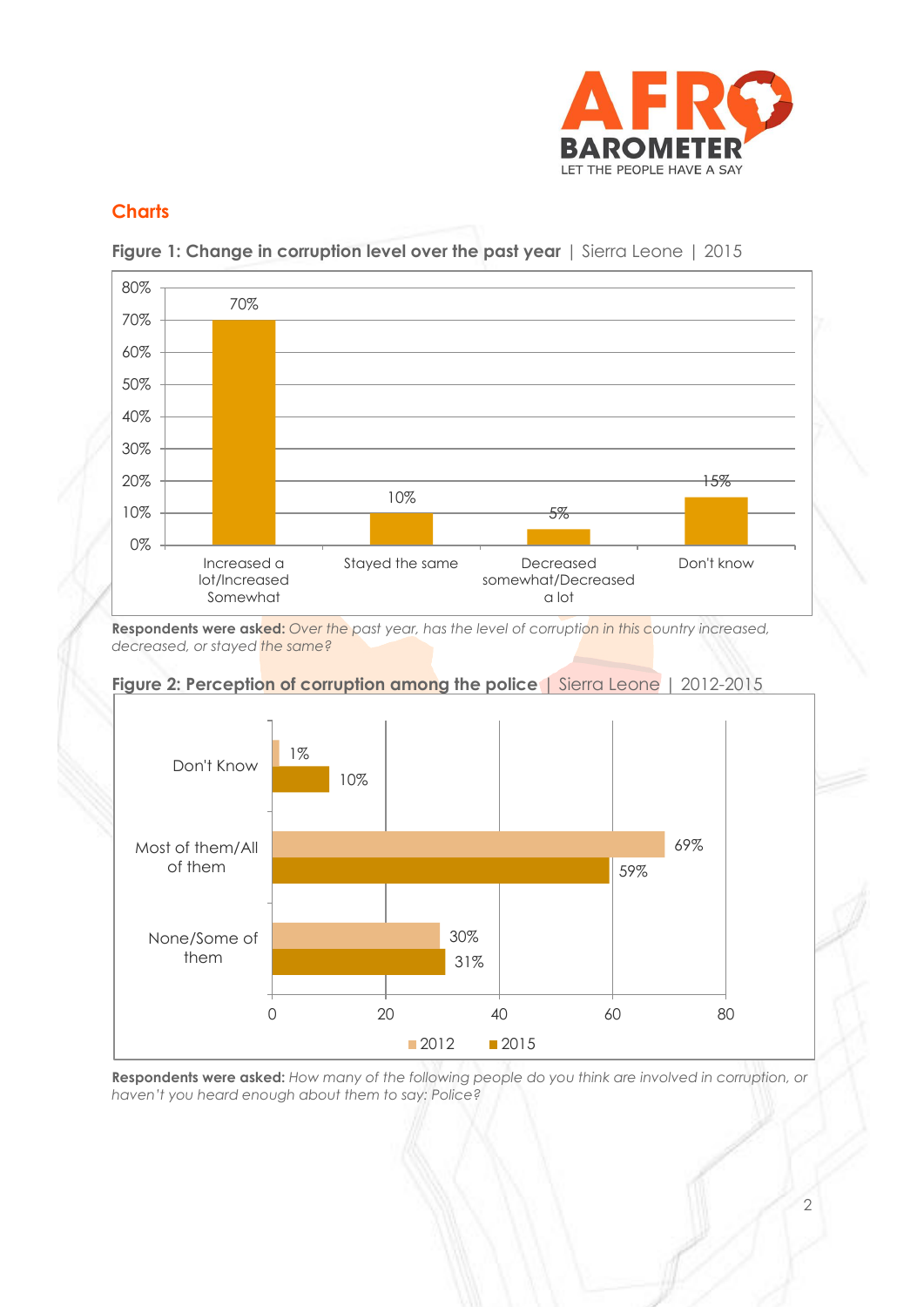



#### **Figure 3: Trust in the president** | Sierra Leone | 2012-2015

**Respondents were asked**: *How much do you trust each of the following, or haven't you heard enough about them to say: The president?*



#### **Figure 4: Performance of MPs** | Sierra Leone | 2015

**Respondents were asked:** *Do you approve or disapprove of the way that the following people have performed their jobs over the past 12 months, or haven't you heard enough about them to say: Your Member of Parliament?*

### **For more information, please contact:**

Ibrahim H. Sesay, Programme Officer Campaign for Good Governance (CGG) Telephone: +232- 76-606-279 Email: isesay@slcgg.org